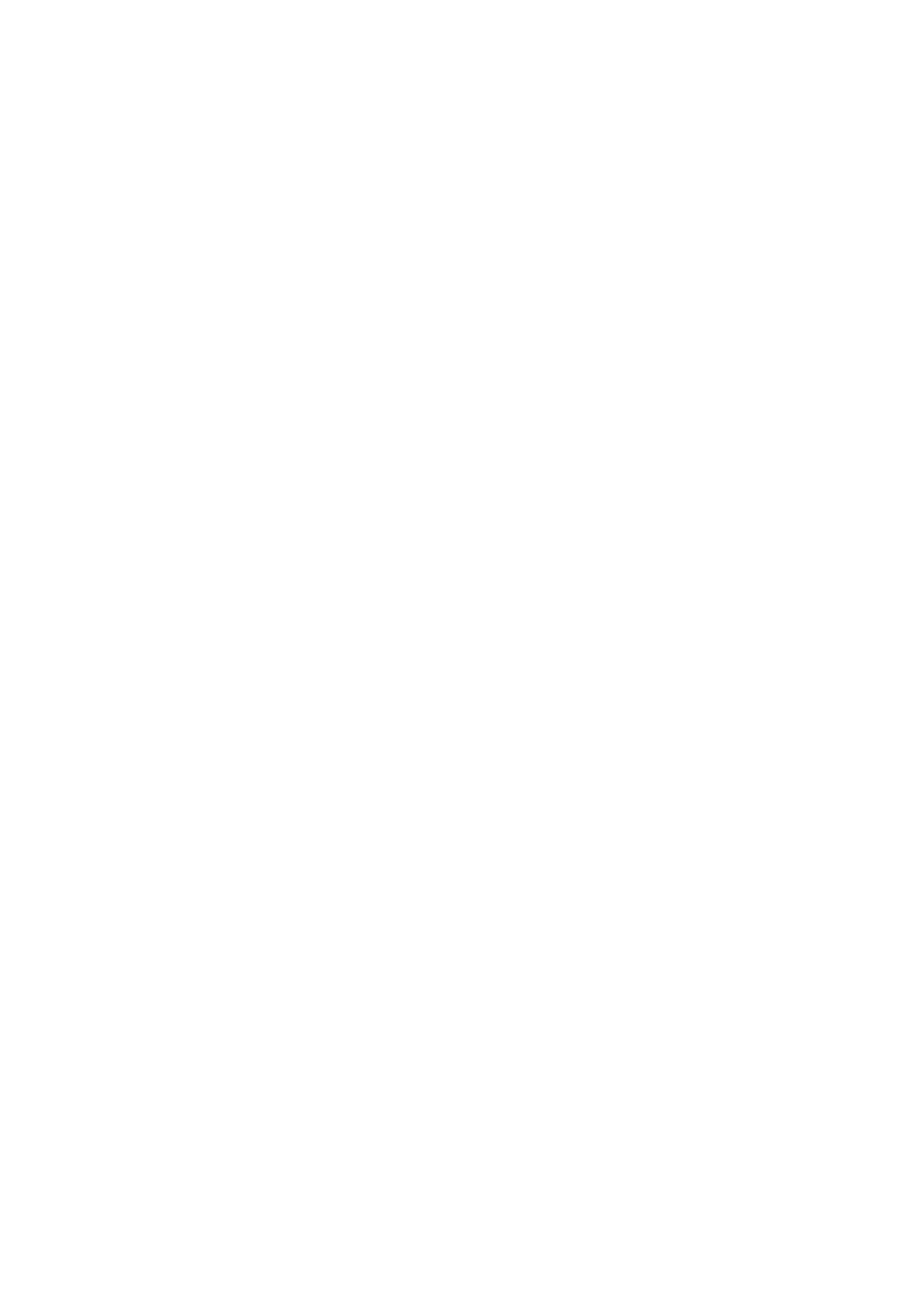#### Introducing Human Security Radar – A Unique Capability

Human Security Radar® (HSR) is a fully automatic, real-time threat detection and mass people screening solution that introduces and extends secure perimeters without disrupting the people flow:

- Extremely high throughput of up to 10,000 people per hour
- Capable of screening multiple targets at once
- Exceptional detection accuracy and unmatched false alarm rates
- Detection of IEDs, including those without metal components
- Detection of automatic firearms

#### HSR - A Paradigm Shift in Homeland Security



State-of-the-art mass people screening technology for crowded places

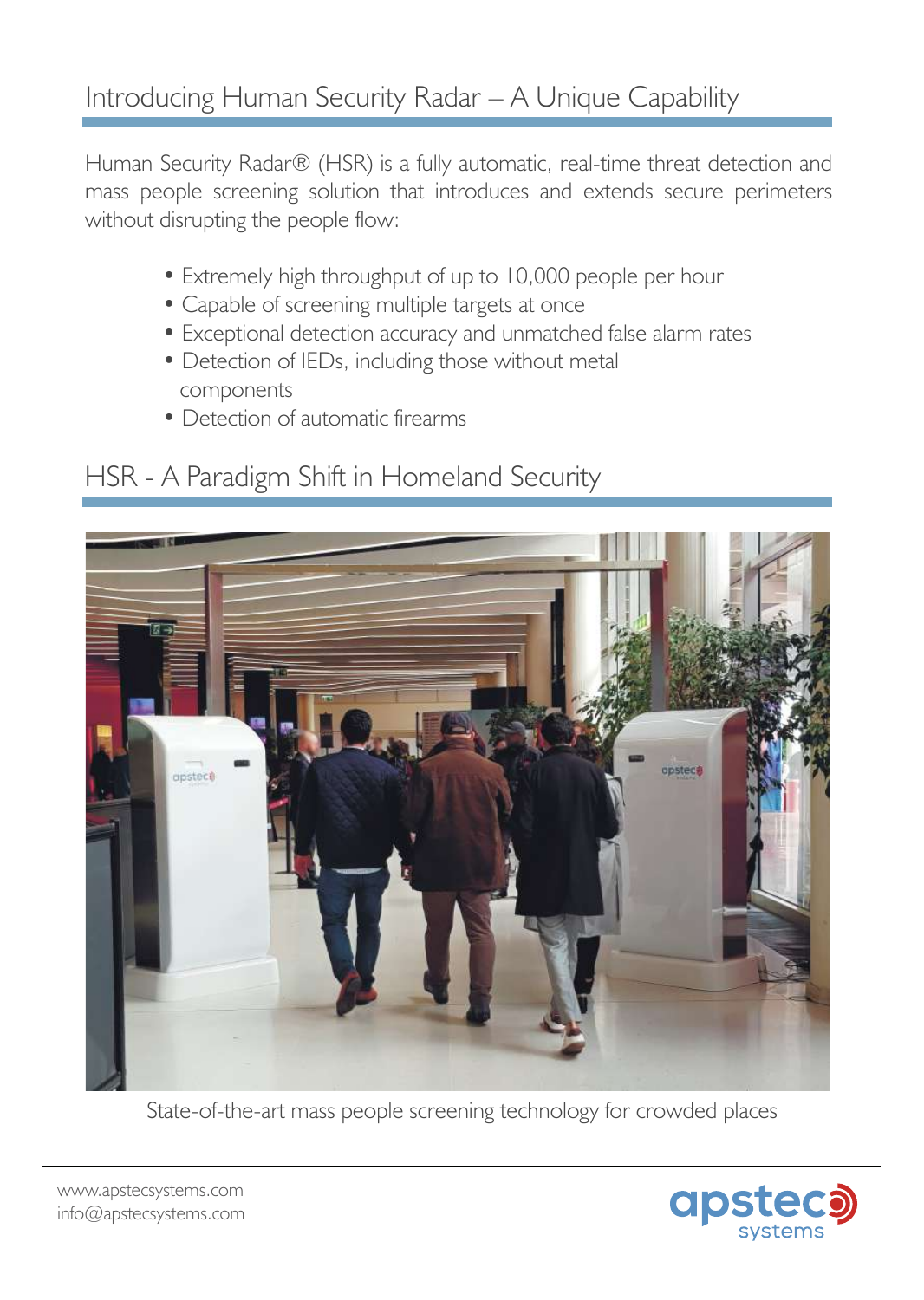#### Extending the Security Perimeter

Apstec's mission is to make the world a safer place by protecting crowded places from terrorist attack. The challenge for security professionals is to provide this level of protection without interfering with and causing delay to mass people flow. Apstec has been investing in solutions to this challenge and developing screening technology since 2006. The culmination of all of this work and investment is the ground-breaking technology incorporated in HSR.

For the first time ever, HSR offers a genuine solution for simultaneously screening multiple targets in real-time for explosive devices and firearms hidden under clothes and in backpacks. HSR addresses one of the most pressing capability gaps by effectively securing vulnerable crowded places and protecting them from the threat of terrorism.

#### Fully Automatic and Real-Time



HSR is fully automatic and operates in real time. By analysing the data returned from the inspection zone, the system is able to locate and track threat items. Alerts are presented to the responder in the form of an image of the suspect, indicating identity and where on the body the threat item is being carried.

www.apstecsystems.com info@apstecsystems.com

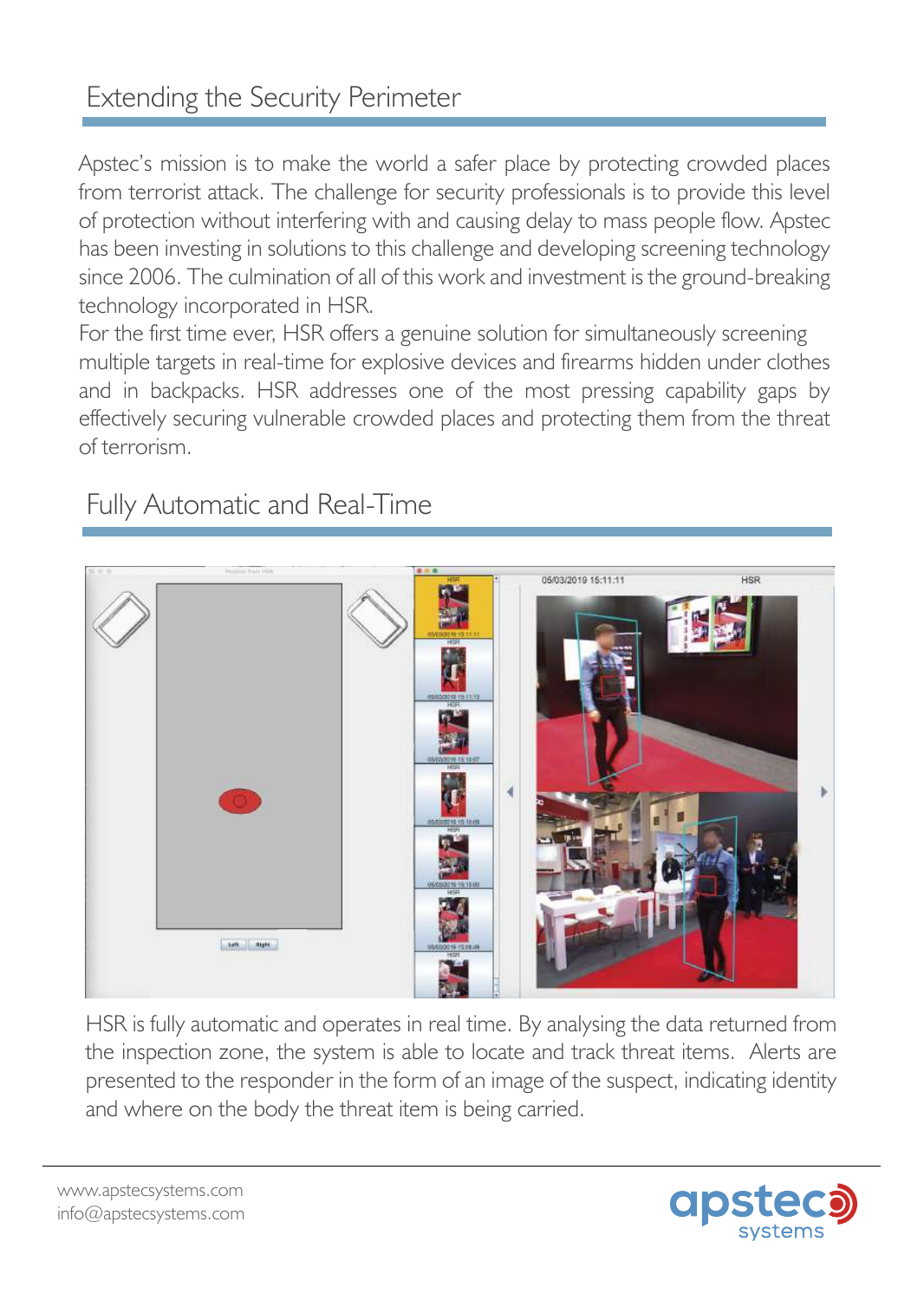#### Configurations and Applications



HSR can be configured to meet a wide range of customer requirements. Ideally suited to be installed at the entrances and approaches to crowded places, it can be deployed overtly to deliver a reassuring message to legitimate users and a strong deterrence effect to potential attackers or covertly to inform a more discrete response.

HSR is ideally suited to protecting places such as mass transit and major transport hubs, landside of airports, places of worship, shopping centres, major events and entertainment venues. The technology offers an effective, functional and streamlined option to secure crowded places where conventional security measures are either not present or impractical.

HSR can be used as a high throughput people screening system to detect narcotics and currency being carried by couriers through national borders, whether land, sea or air. Fully automatic, real time and without the requirement for additional staff to respond to alerts or manage the system in anyway, HSR offers a great opportunity to effectively and unobtrusively screen for narcotics and currency.

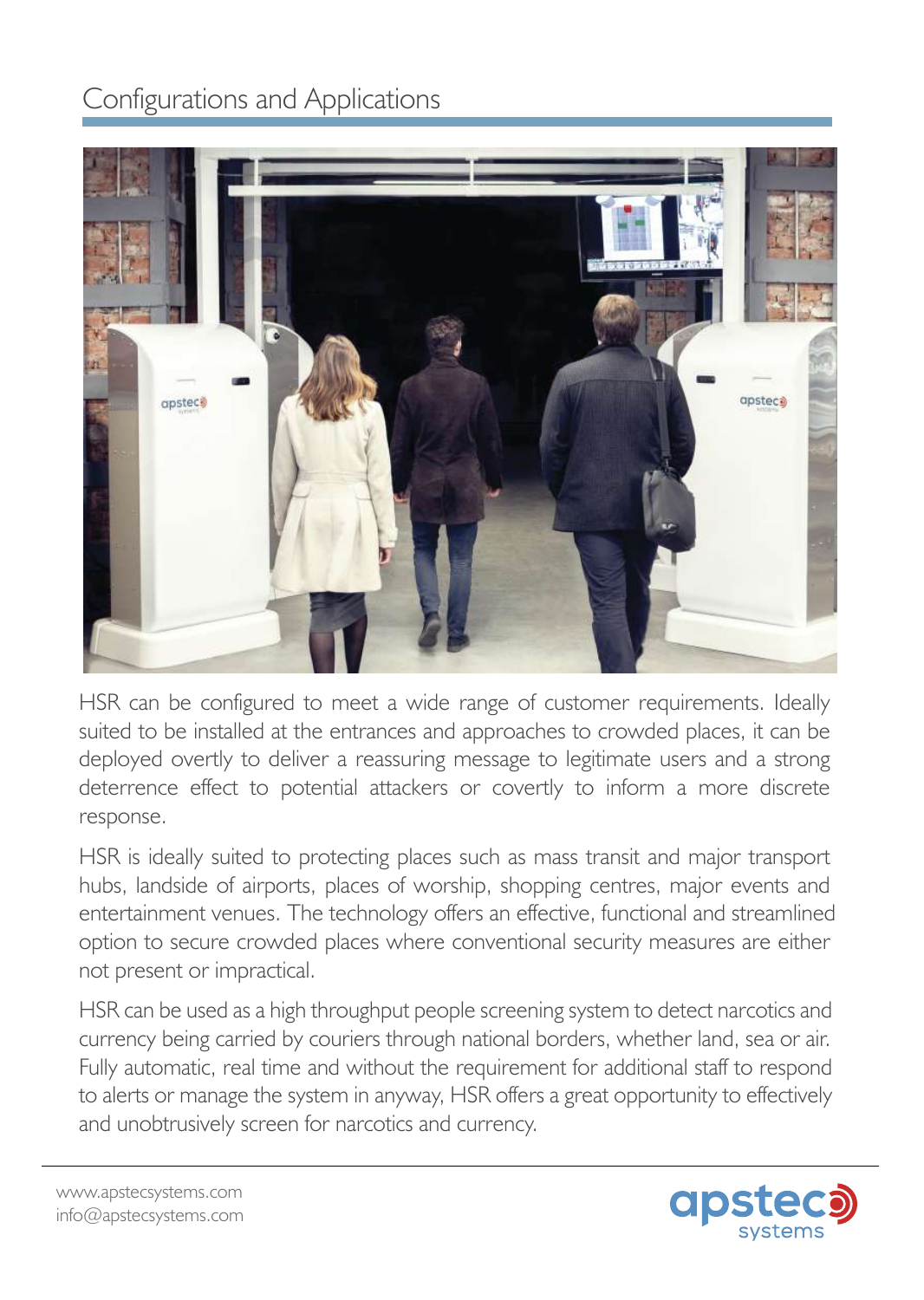#### An Innovative and Rigorously Tested Solution

Backed by years of extensive trials, and rigorous research and development by leading experts at the forefront of radiophysics, electronics, software engineering, security operations and counter- terrorism, Apstec has delivered a truly innovative capability in HSR. Since its inception, HSR has undergone numerous successful trials with leading national police forces, government agencies and counter terrorist organisations. In doing so, it has demonstrated the technology's exceptionally high accuracy rate, low false alert rate and unparalleled throughput. HSR holds patents allowed and pending in over 40 countries world-wide.

#### The Cost-Effective Solution

To cap it all, HSR's ability to detect threats and alert responders automatically precludes the need for operators or human decision makers and offers a uniquely cost-effective solution. With no moving parts, HSR is reliable, requires little maintenance and reduces whole life costs.



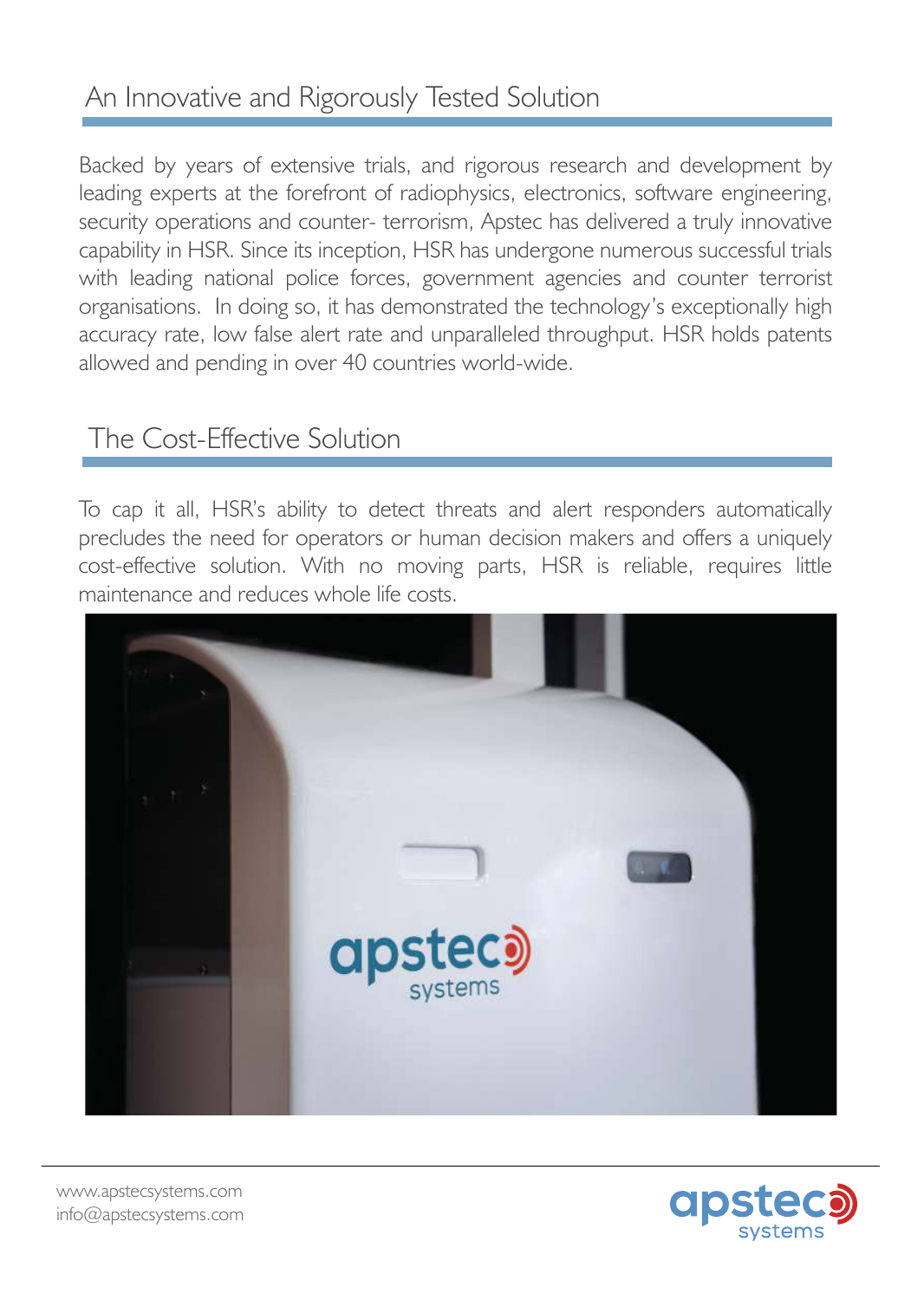## **Human Security Radar)**

| Real-time inspection                                       | yes                                                |
|------------------------------------------------------------|----------------------------------------------------|
| Unparalleled high throughput                               | yes                                                |
| Simultaneous inspection of multiple people                 | yes                                                |
| Automatic decision making                                  | yes                                                |
| Detection of IEDs with metallic and with no metallic parts | yes                                                |
| Detection of automatic firearms                            | yes                                                |
| Automatic locating of concealed threats                    | yes                                                |
| Probability of detection                                   | high                                               |
| Low false alarm rate                                       | yes                                                |
| Adjustable sensitivity levels                              | yes                                                |
| Speed of people movement                                   | real flow                                          |
| Width of free passage                                      | 2.2 <sub>m</sub>                                   |
| Speed of analysis                                          | real time                                          |
| Built-in video tracking                                    | yes                                                |
| Stationary gantry design                                   | yes                                                |
| Multiple system configurations                             | unidirectional people flow;<br>two-way people flow |
| Power supply                                               | 1.3kW/220V/50Hz                                    |
| Integration with other security systems                    | yes                                                |
| Health and safety                                          | Meets IEEE C95.1-2005                              |
|                                                            |                                                    |